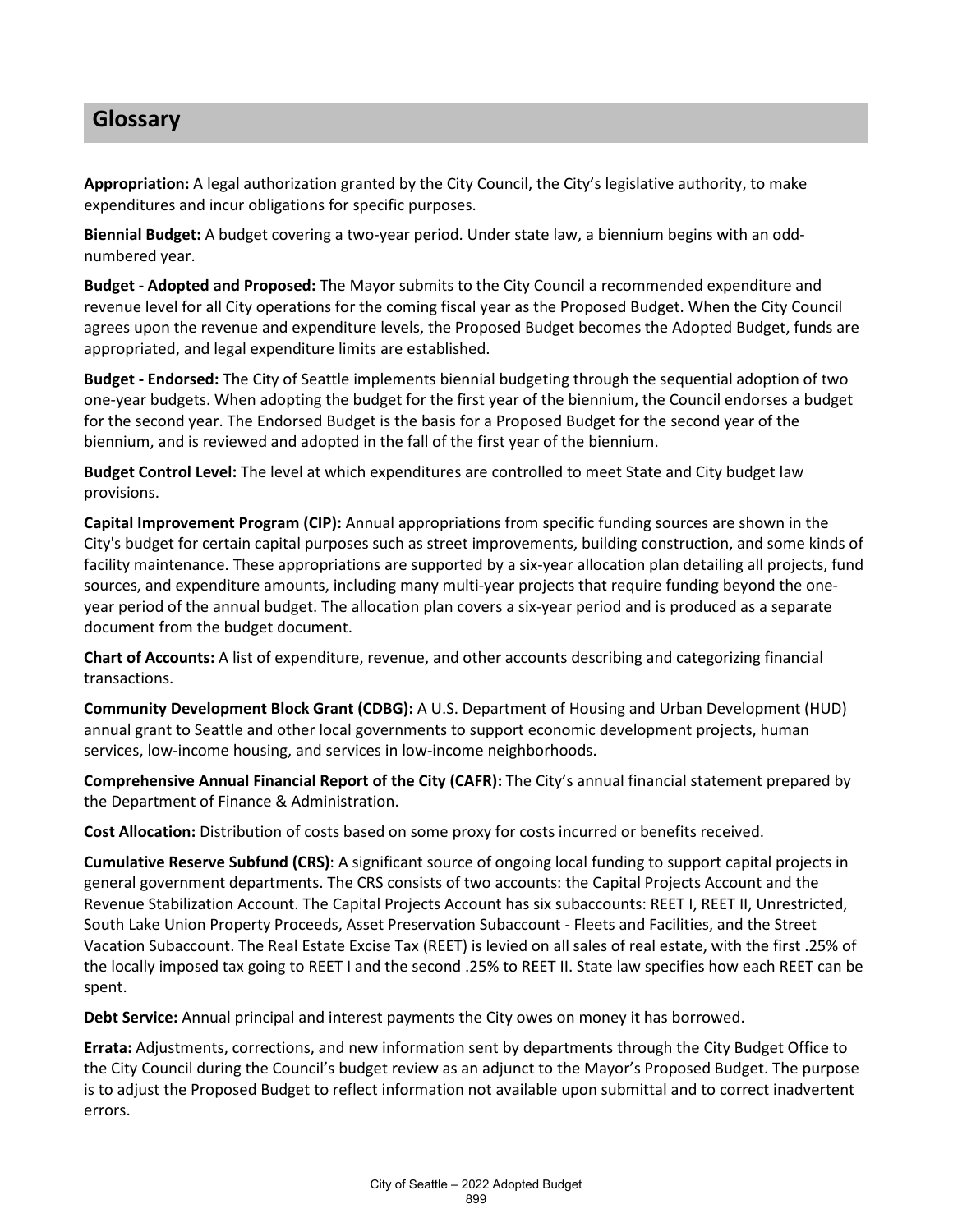## **Glossary**

**Full-Time Equivalent (FTE):** A term expressing the amount of time for which a position has been budgeted in relation to the amount of time a regular, full-time employee normally works in a year. Most full-time employees (1.00 FTE) are paid for 2,088 hours in a year (or 2,096 in a leap year). A position budgeted to work half-time for a full year, or full-time for only six months, is 0.50 FTE.

**Fund:** An accounting entity with a set of self-balancing revenue and expenditure accounts used to record the financial affairs of a governmental organization.

**Fund Balance:** The difference between the assets and liabilities of a particular fund. This incorporates the accumulated difference between the revenues and expenditures each year.

**General Fund:** A central fund into which most of the City's general tax revenues and discretionary resources are pooled, and which is allocated to support many of the operations of City government. Beginning with the 1997 Adopted Budget, the General Fund was restructured to encompass a number of subfunds, including the General Fund Subfund (comparable to the "General Fund" in prior years) and other subfunds designated for a variety of specific purposes. These subfunds are listed and explained in more detail in department chapters, as well as in the Funds, Subfunds, and Other section of the budget document.

**Grant-Funded Position:** A position funded 50% or more by a categorical grant to carry out a specific project or goal. Seattle Municipal Code 4.04.030 specifies that "categorical grant" does not include Community Development Block Grant funds, nor any funds provided under a statutory entitlement or distribution on the basis of a fixed formula including, but not limited to, relative population.

**Neighborhood Matching Subfund (NMF):** A fund supporting partnerships between the City and neighborhood groups to produce neighborhood-initiated planning, organizing, and improvement projects. The City provides a cash match to the community's contribution of volunteer labor, materials, professional services, or cash. The NMF is administered by the Department of Neighborhoods.

**Operating Budget:** That portion of a budget dealing with recurring expenditures such as salaries, electric bills, postage, printing, paper supplies, and gasoline.

**Position/Pocket Number:** A term referring to the title and unique position identification number assigned to each position authorized by the City Council through the budget or other ordinances. Positions may have a common title name, but each position has its own unique identification number assigned by the Records Information Management Unit of the Seattle Department of Human Resources at the time position authority is approved by the City Council. Only one person at a time can fill a regularly budgeted position. An exception is in the case of job-sharing, where two people work part-time in one full-time position.

**Program:** A group of services within a department, aligned by common purpose.

**Reclassification Request:** A request to change the job title or classification for an existing position. Reclassifications are subject to review and approval by the Classification/Compensation Unit of the Seattle Department of Human Resources and are implemented upon the signature of the Director of Human Resources, as long as position authority has been established by ordinance.

**Reorganization:** Reorganization refers to changes in the budget and reporting structure within departments.

**SUMMIT:** The City's central accounting system managed by the Department of Finance & Administration.

**Sunsetting Position:** A position funded for only a specified length of time by the budget or enabling ordinance.

**TES (Temporary Employment Service):** A program managed by the Seattle Department of Human Resources. TES places temporary workers in departments for purposes of filling unanticipated, short-term staffing needs, such as vacation coverage, positions vacant until a regularly-appointed hire is made, and special projects.

**Type of Position**: There are two types of budgeted positions. They are identified by one of the following characters: **F** for **F**ull-Time or **P** for **P**art-Time.